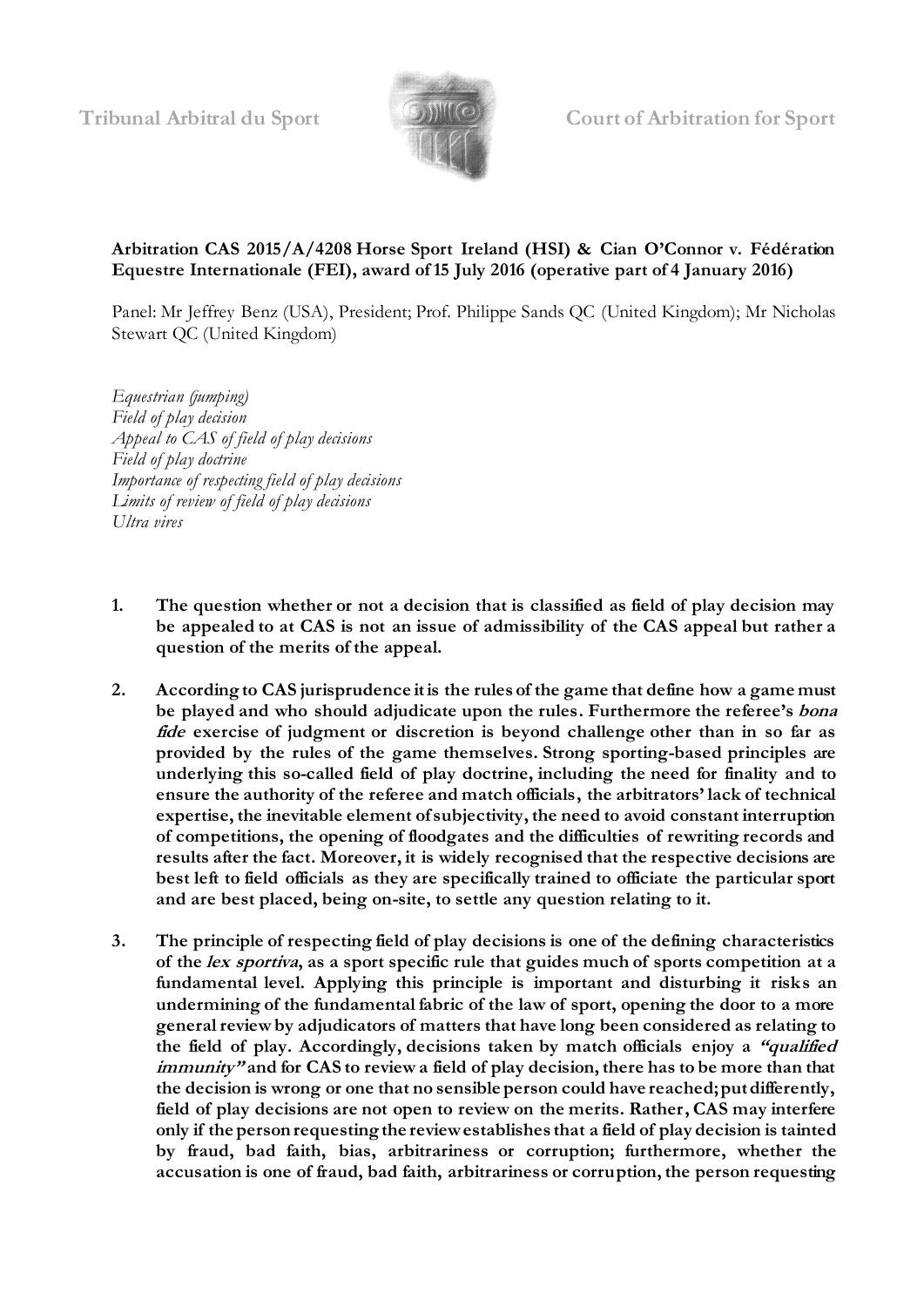**the review must demonstrate evidence of preference for, or prejudice against, a particular team or individual.**

- **4. The field of play doctrine only permits review of field of play decisions in so far as the rules of the game themselves provide. Put differently if the applicable rules do not provide for any review after the event or match has finished, then the CAS is directed to respect such silence. Furthermore, in cases where a decision rendered by the match officials during the competition is reviewed by an appeals body immediately after, or even proximate to the competition, the respective decision rendered by the appeals body is also only open to review by CAS under the limitations of the field of play doctrine.**
- **5. If the applicable competition rules foresee that a specific decision is to be rendered on site by one member of a jury composed of several members, and further that any appeal against the decision taken by the specific member is to be considered by the entirety of the members of the same jury (i.e. including the member of the jury that has taken the initial decision) the jury in question is not acting ultra vires.**

#### **I. INTRODUCTION**

1. This is an appeal by Horse Sport Ireland ("First Appellant") and Cian O'Connor ("Second Appellant" or "Mr O'Connor") against the decision of the Federation Equestre Internationale ("FEI") Appeal Committee dated 22 August 2015 ("Appealed Decision"), which was issued following an appeal against a decision of the FEI Ground Jury dated 21 August 2015 ("Ground Jury Decision"). The Ground Jury Decision arose from a protest related to the European Jumping Championship Round 2 Team Final and third Individual Competition, held in Aachen on 21 August 2015. Mr O'Connor was a rider in the Irish team. During Mr O'Connor's round, an arena crew member ran across the path of Mr O'Connor and his horse, and the crowd reacted audibly. As a result, it is claimed the horse and rider were distracted and had to change their planned approach to an obstacle and as a result knocked down the obstacle. The effect of the Ground Jury Decision was to cause Mr O'Connor to finish the event in 21<sup>st</sup> place instead of 12<sup>th</sup> place, resulting in the Irish team finishing in 7<sup>th</sup> place, 0.38 points behind Spain. As a consequence the Spanish team qualified for the 2016 Olympic Games instead of Ireland.

# **II. PARTIES**

- 2. Horse Sport Ireland is the governing body for equestrian sport in Ireland.
- 3. Mr O'Connor is an accomplished Irish equestrian athlete who has represented Ireland in international competition.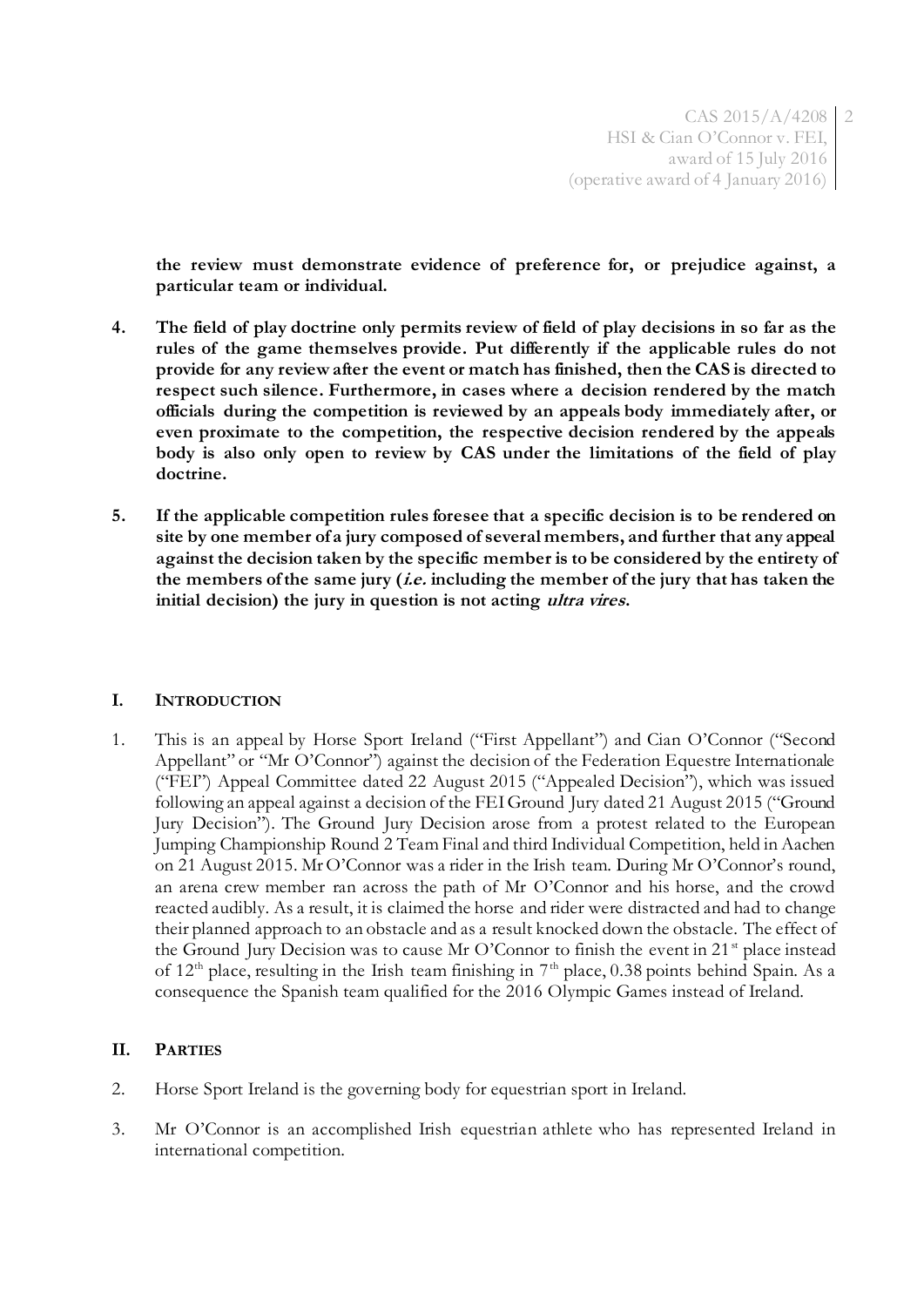4. The FEI is a Swiss law association established in accordance with Articles 60 *et seq.* of the Swiss Civil Code. Headquartered in Lausanne, Switzerland it functions as the International Olympic Committee-recognized international federation for the equestrian sport disciplines of dressage, jumping, eventing, driving, endurance, vaulting, reining and para-equestrian. Its members are the national governing bodies of the sport.

## **III. FACTUAL BACKGROUND**

- 5. Below is a summary of the relevant facts and allegations based on the parties' written submissions, pleadings and evidence adduced at the hearing. Additional facts and allegations found in the parties' written submissions, pleadings and evidence may be set out, where relevant, in connection with the legal discussion that follows. While the arbitral tribunal (the "Panel") has considered all the facts, allegations, legal arguments and evidence submitted by the parties in the present proceedings, it refers in its Award only to the submissions and evidence it considers necessary to explain its reasoning.
- 6. The facts of this case are straightforward:
	- a. At the FEI European Jumping Championship 2015 held in Aachen on 21 August 2015, as the rider (the Second Appellant) and his horse *Good Luck* were coming up to a corner on the course during the Team Final, an arena crew member, wearing a bright yellow shirt, strayed onto the course and ran across their path. The errant crew member came close to being hit by the horse and rider and had to take evasive action by jumping into a flower bed to avoid being hit. The result was that the crowd made an audible noise and the horse and rider had to approach the next obstacle with a deviation in their prepared plan. According to the Appellants, they were significantly distracted. The horse and rider struck the next obstacle, obstacle 11, incurring four penalty points.
	- b. The competition was being refereed by a Ground Jury of five, three of whom were in a high tower overlooking the course, with one of them manning a bell. Under Article 233.1 of the FEI Jumping Rules 2015 (the "JRs"), if the Ground Jury member in charge of the bell felt that the rider was "not able to continue his round for any reason or unforeseen circumstanæs", he was to ring the bell to stop the round. The Ground Jury member did not consider the Second Appellant was not able to continue, because when the interference happened, *"it was some way before the next jump and the horse was not committed to a jump yet"*.
	- c. The Athlete was the only rider of the competing 40 riders in the team event in Round 2 of the Team Final to knock down the front pole of obstacle 11. This was, by the standards of the competition, an easy fence for Mr O'Connor and his horse to clear. They otherwise jumped a clear round.
	- d. As a result of the four penalty points incurred at obstacle 11, Mr O'Connor finished the Round in 21<sup>st</sup> place instead of 12<sup>th</sup>, effectively removing any chance of winning a medal in the Individual Competition. In addition, the Irish team finished the Team Final in  $7<sup>th</sup>$  place,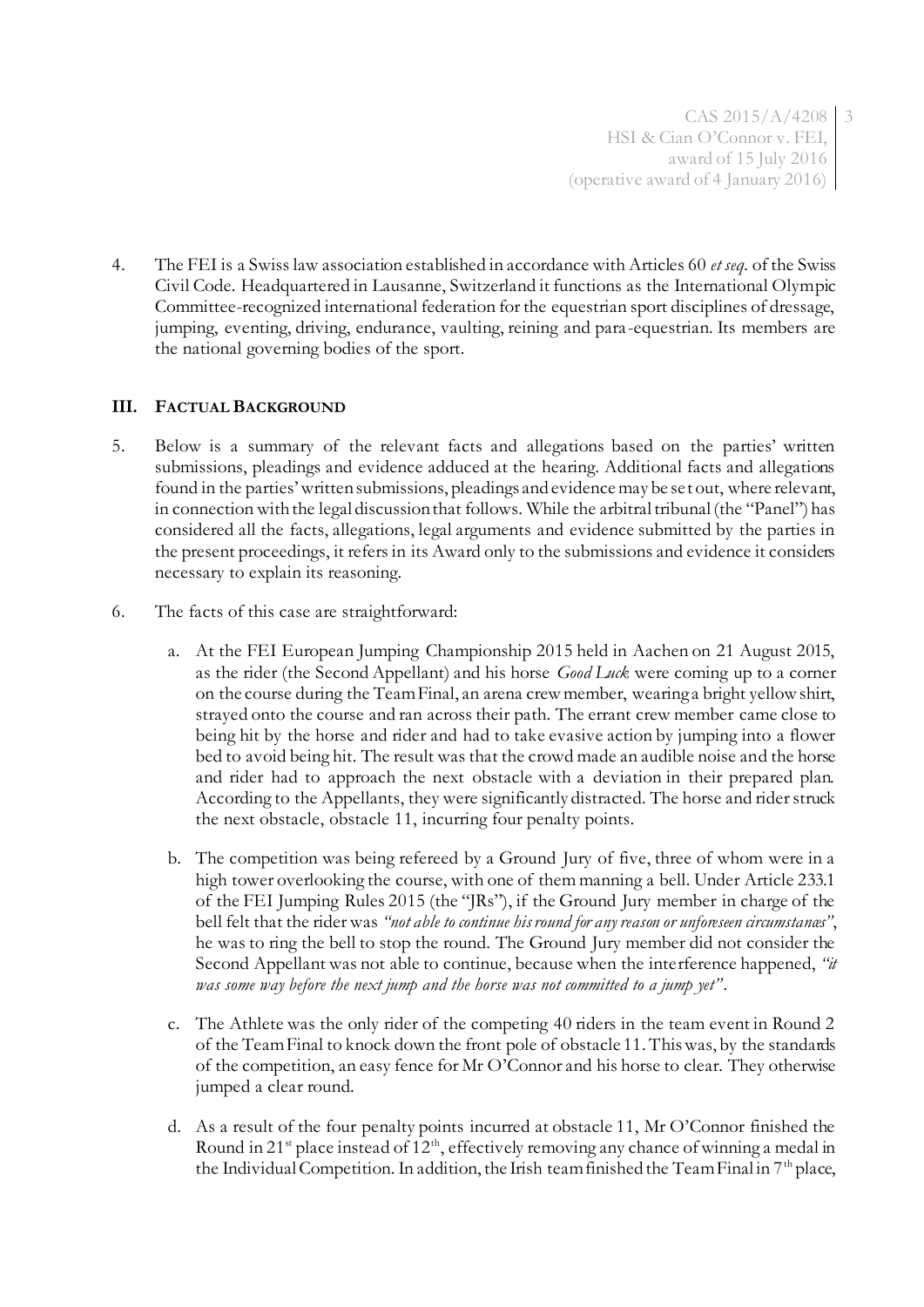0.38 points behind Spain, and the Spanish team qualified for the 2016 Olympic Games instead of Ireland as a result. Notably, no party sought to bring the Spanish team into this arbitration proceeding to be bound by its result with respect to the relief requested by the Appellants.

- e. The Appeal relates in particular to Articles 233.1 and 233.3 of the JRs.
	- i. Article 233.1 of the JRs states: *"In the event of an Athlete not being able to continue his round for any reason or unforeseen circumstance, the bell should be rung to stop the Athlete. As soon as it is evident that the Athlete is stopping, the clock will be stopped. As soon as the course is ready again, the bell will be rung, and the clock will be restarted when the Athlete reaches the precise place where the clock was stopped; no penalty is incurred and six seconds are not added to the Athlete's time"* (emphasis added).
- ii. Article 203 of the JRs (Bell) states: *"One of the members of the Ground Jury is in charge of the bell and responsible for its use"*. The Ground Jury are the referees of the event. There are between 3 and 6 of them at each event. At the event that is the subject of these proceedings, the Ground Jury had 6 members.
- iii. Article 230 of the JRs (Interrupted Time) further states: *"230.2 The responsibility for starting and stopping the clock rests solely with the Judge in charge of the bell"* (emphasis added).
- iv. Article 233.3 of the JRs states: *"If the Athlete stops voluntarily to signal to the Ground Jury that the obstacle to be jumped is wrongly built or if due to unforeseen circumstances beyond the control of the Athlete, he is prevented from continuing his round under normal circumstances, the clock must be stopped immediately"*. In other words, even if the Ground Jury member does not ring the bell to stop the round, the Athlete may stop himself if he considers he has been prevented by unforeseen circumstances outside his control from continuing his round under normal circumstances. Article 233.3.1 states that if the Ground Jury does not agree, then the Athlete will receive a six second penalty; while Article 233.3.2 states: *"If the obstacle or part of the obstacle needs to be rebuilt or if the unforeseen circumstances are accepted as such by the Ground Jury, the Athlete is not penalised. The time of the interruption must be deducted and the clock stopped until the moment when the Athlete takes up his track at the point where he stopped. Any delay incurred by the Athlete must be taken into consideration and an appropriate number of seconds deducted from his recorded time"*.
- v. In addition, under Article 233.3 of the JRs, the Second Appellant himself could have stopped riding, if he felt that due to this interference he was *"prevented from completing his round under normal circumstances"*. He did not do so, but instead continued with the round.
- vi. Immediately after the round, the Appellants filed a Protest with the Ground Jury based on the alleged interference of the arena crew member. The Ground Jury rejected the Protest on the basis that *"[a]s the athlete continued his round the GJ saw no reason to stop him by ringing the bell. According to art. 233 of the Jumping Rules, the athlete had the opportunity to stop voluntarily due to unforeseen circumstances beyond his control. However the athlete chose not to do so"*.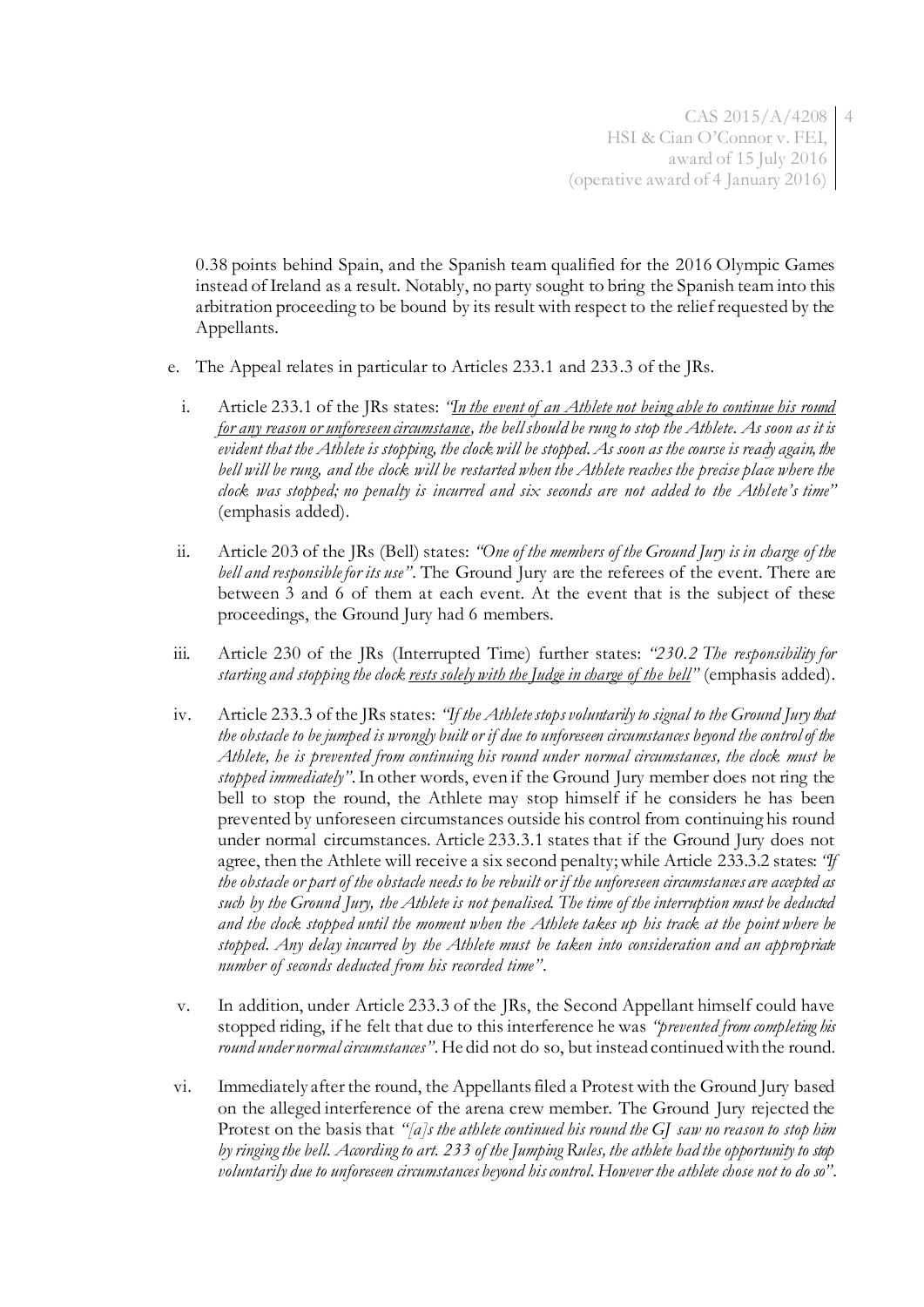- vii. The Appellants then appealed immediately to the Appeal Committee. The Appeal Committee was also present at the venue and heard the appeal immediately. In a decision handed down in the early hours of the following morning, the Appeal Committee decided to give *"value to the Ground Jury's decision in hearing the Protest and does not believe that it should replace its judgment call with that of the Ground Jury on a matter which is directly related to or is at least most closely related to a field of play decision. The Appeal Committee cannot say that the Ground Jury's decision was capricious or arbitrary or so unreasonable that it should replace it with a different judgement call by the members of the Appeal Committee"*. It also decided the Appellants' complaints about the procedure followed by the Ground Jury were *"cured by this Appeal which has examined all evidence, given Mr O'Connor a full and complete right to be heard and confirmed the decision taken"*. It therefore rejected the appeal.
- 7. This appeal was filed against the decision of the FEI Appeal Committee dated 22 August 2015 ("the Appealed Decision"), which was issued following an appeal against the above-referenced decision of the FEI Ground Jury dated 21 August 2015. As described above, the Ground Jury Decision arose from a protest related to the European Jumping Championship Round 2, Team Final and third Individual Competition, held on 21 August 2015.
- 8. The Appealed Decision was notified to the Appellants on 22 August 2015.

# **IV. PROCEEDINGS BEFORE THE COURT OF ARBITRATION FOR SPORT**

- 9. In accordance with Articles R47 and R48 of the Code of Sports-related Arbitration (the "Code"), the Appellants filed their statement of appeal on 11 September 2015, completed on 17 September 2015. The Appellants jointly nominated Mr Philippe Sands QC as arbitrator.
- 10. On 18 September 2015, DAC Beachcroft, on behalf of Horse Sport Ireland, submitted a letter to the CAS Court Office requesting a 30-day extension of time to file its appeal brief. On the same date, Eversheds, on behalf of the rider, applied for a similar extension. On 22 September 2015, the CAS Court Office granted the FEI a deadline until 24 September 2015 to provide its position on the Appellants' requests, and suspended the deadline for the appeal briefs. The FEI opposed this request by letter dated 24 September 2015. The CAS Court Office, on 24 September 2015, sent a letter acknowledging receipt of the opposition of the FEI and advised the parties that the deadline for filing remained suspended pending a decision on the Appellants' requests by the President of the CAS Appeals Arbitration Division, or her Deputy. The requests were partially granted by the President of the CAS Appeals Arbitration Division and the parties were so informed by letter dated 25 September 2015 that the Appellants would have an extension to file their appeal briefs until 9 October 2015.
- 11. On 28 September 2015, the FEI submitted a letter nominating Mr Nicholas Stewart QC as arbitrator.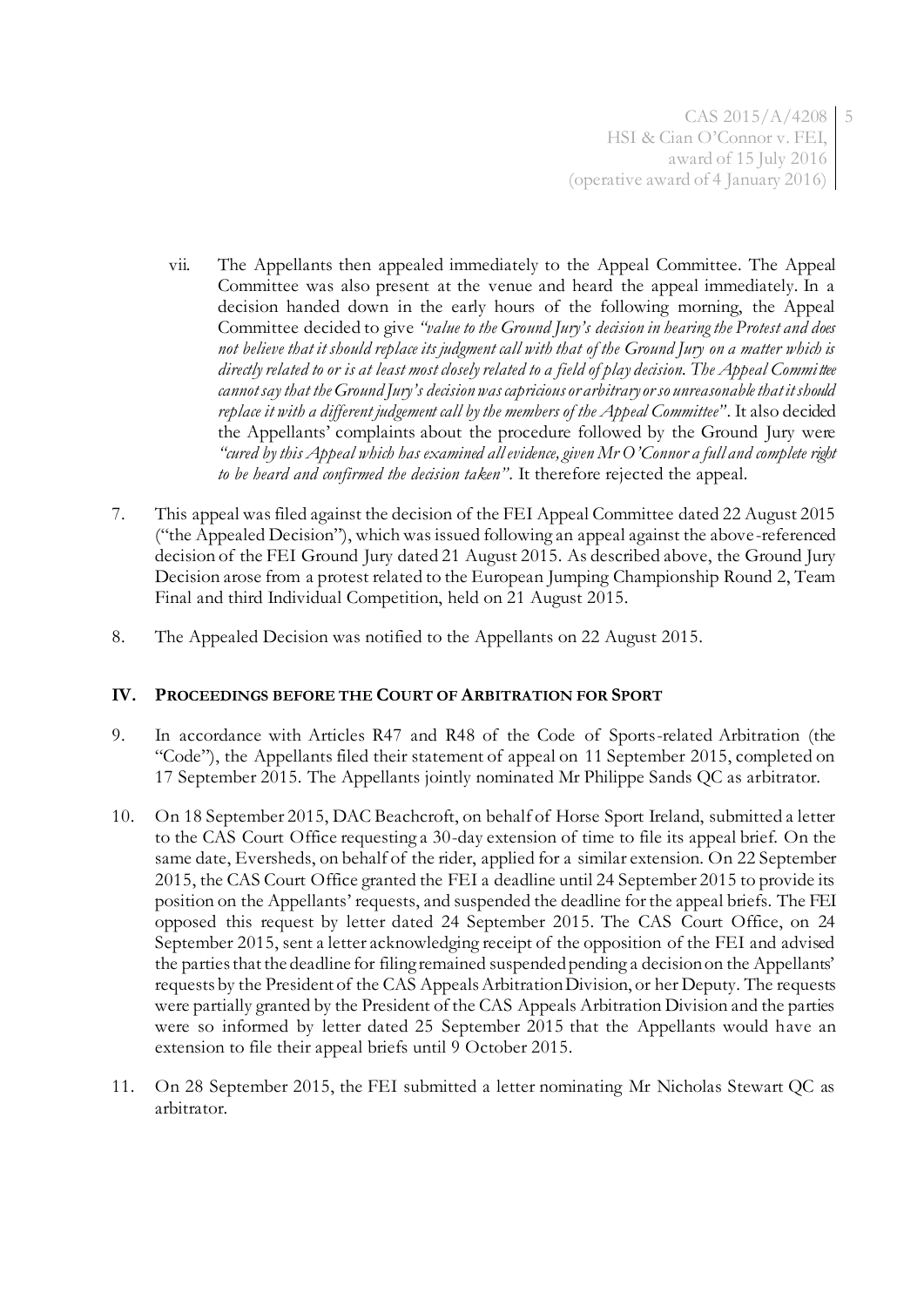- 12. On 29 September 2015, both Messrs Philippe Sands and Nicholas Stewart submitted their "Arbitrator's Acceptance and Statement of Independence" forms, accepting their respective mandates and disclosing any required matters.
- 13. On 5 October 2015, Smithwick Solicitors confirmed in a letter that they had been appointed to replace DAC Beachcroft on behalf of Horse Sport Ireland in this arbitration proceeding.
- 14. On 6 October 2015, Smithwick Solicitors sent a letter to the CAS Court Office requesting that the FEI be required to produce a copy of certain of the FEI's General Regulations. The time for the Appellants to file their appeal briefs was further suspended pending resolution of this matter. On 9 October 2015, the FEI confirmed that it had supplied the requested regulations to the Appellants the day before.
- 15. On 9 October 2015, the CAS Court Office confirmed that the new deadline for the Appellants to file their appeal briefs shall be 12 October 2015.
- 16. On 11 October 2015, Mr Jeffrey Benz submitted his "Arbitrator's Acceptance and Statement of Independence" form, accepting his mandate as Panel President and making any necessary disclosures.
- 17. On 12 October 2015, the Appellants lodged a common appeal brief with the CAS Court Office.
- 18. On 23 October 2015, the CAS Court Office sent a letter to all parties' lawyers acknowledging receipt of the parties' payments towards the advance of costs for this procedure and confirming the Panel as consisting of the following:
	- a. Jeffrey G. Benz, as President;
	- b. Philippe Sands QC, as Arbitrator; and
	- c. Nicholas Stewart QC, as Arbitrator.
- 19. On 5 November 2015, the FEI filed its answer.
- 20. On 24 November 2015, the First Appellant enquired whether the CAS Court Office had notified the appeal to the Spanish Equestrian Federation and the International Olympic Committee who were referred to as "interested parties" in the statement of appeal. On the same date, the CAS Court Office informed the First Appellant that it was for the Appellants to name the Respondent(s) for their case and that the Code does not envisage the notion of interested parties; therefore, the CAS Court Office had not notified either the Spanish Equestrian Federation or the International Olympic Committee, as the Appellants could have done so directly for them to intervene or the Respondent could have requested their joinder.
- 21. The parties signed the Order of Procedure prior to the hearing.
- 22. A hearing was held on 16 December 2015 at the CAS Court Office in Lausanne, Switzerland. Horse Sport Ireland was represented by counsel Mr Martin Hayden S.C. and Mr David Casserly,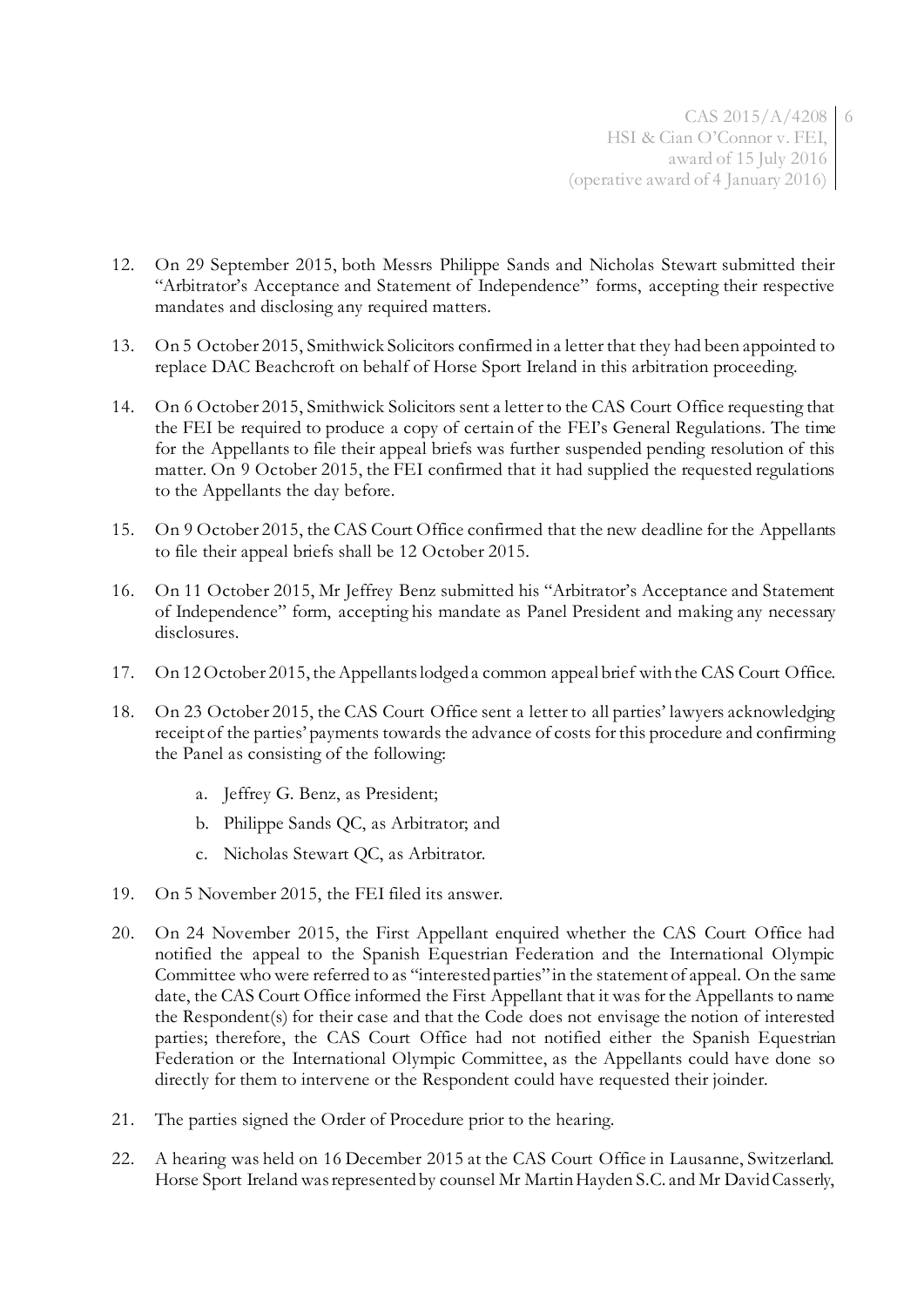assisted by Messrs Joseph Fitzpatrick and Carey Eamonn of Smithwick Solicitors and Prof. Antonio Rigozzi of Lévy Kaufmann-Kohler. Cian O'Connor was present and was represented by counsel Mr Jeffrey Chapman QC, assisted by Messrs Neville Byford and Cameron Forsaith of Eversheds. The Respondent was represented by Mr Jonathan Taylor, solicitor of Bird & Bird, assisted by its in-house legal counsel Ms Aine Power and Ms Carolin Fischer, its legal counsel.

- 23. Several witnesses were heard at the hearing: Mr Robert Splaine, Chef d'Equipe Ireland, Mr James Tarrant, Assistant to Chef d'Equipe Ireland, Mr Darragh Kenny, Irish team member, and Mr Ulrich Kirchhoff on behalf of Horse Sport Ireland. Mr Ben Mayer, a Great Britain international rider, testified on behalf of Mr O'Connor, and Mr O'Connor gave written and oral evidence. Mr Mikael Rentsch, FEI Legal Director, and Mr Stephen Ellenbreck, Ground Jury member who was responsible for the bell during Mr O'Connor's round, testified on behalf of the FEI.
- 24. On 18 December 2015, the First Appellant filed the correspondence it had sent to the Spanish Equestrian Federation, the International Olympic Committee and the Olympic Council of Ireland on 9 and 10 December 2015, informing them of the pending proceedings.
- 25. In response to a request by Horse Sport Ireland and Mr O'Connor, acceded to by the FEI, for a swift operative decision in light of pending selection deadlines related to the 2016 Olympic Games, the Panel issued its operative award on 4 January 2016.

#### **V. SUBMISSIONS OF THE PARTIES**

- 26. The Appellants' submissions, in essence, may be summarized as follows:
	- The Ground Jury Decision was null and void and should have been given no weight in the Appealed Decision because it was *ultra vires*.
	- The Appealed Decision was wrong because it was expressly based on the Ground Jury Decision.
	- The Ground Jury approached the matter by considering whether Article 233 of the JRs was applicable. But Article 233.1 of the JRs imposes an obligation on the Ground Jury to ring the bell to stop Mr O'Connor, *"In the event of an Athlete not being able to continue his round for any reason or unforeseen circumstance, the bell should be rung to stop the Athlete"*. The Ground Jury purported to rule on the legitimacy of its own omission to act and so the decision was *ultra vires*.
	- If the Appeal Committee had fairly and properly considered the Protest it would have found that the Ground Jury should not have ruled on the Protest and that the Ground Jury Decision was wrong and not one that could have been reached by any reasonable Ground Jury, and that it had failed to consider all relevant factors or relied on irrelevant factors.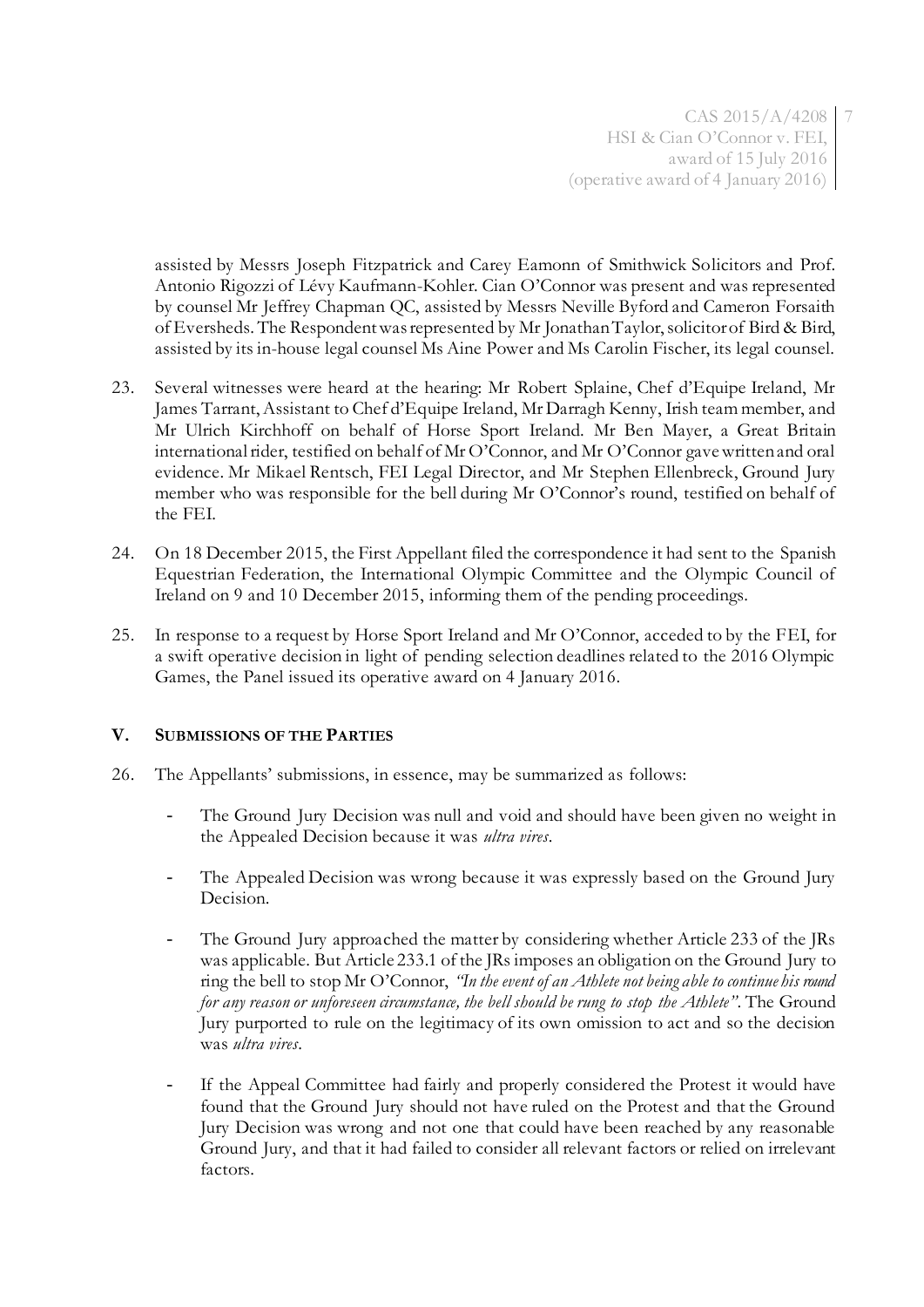- The interference caused to Mr O'Connor and his horse was so substantial that the Ground Jury should have rung the bell to stop the round in accordance with its obligation under Article 233.2 of the JRs.
- The distraction caused by the crew member running in front of Mr O'Connor and his horse and the audible reaction of the crowd caused Mr O'Connor and his horse to knock down obstacle 11.
- 27. In their statement of appeal, the Appellants request the CAS to:
	- *"11.1.1Determine that the Appealed Decision should be quashed;*
	- *11.1.2 Take all steps necessary to ensure that either (1) Ireland should be added as a qualifying team of the Olympic Games in Rio de Janeiro; or (2) Ireland should replace Spain as a qualifying team for the Olympic Games in Rio de Janeiro;*
	- *11.1.3 Order the Federation Equestre Internationale to pay the full amount of the CAS arbitration costs;*
	- *11.1.4 Order the Federation Equestre Internationale to pay a significant contribution toward the legal costs and other related expenses of Horse Sport Ireland and Cian O'Connor;*
	- *11.1.5 Provide all other necessary relief".*
- 28. In their appeal brief, the Appellants request that the CAS:
	- *"1.Determine that the Appealed Decision should be quashed;*
	- *2. Take all steps necessary to ensure that either (1) Ireland should replace Spain as a qualifying team for the 2016 Olympic Games in Rio de Janeiro; or (2) Ireland should be added as a qualifying team for the 2016 Olympic Games in Rio de Janeiro; or (3) to order such further or other relief to remedy the injustice suffered by the Appellants;*
	- *3. Order the Federation Equestre Internationale to pay the full amount of the CAS arbitration costs;*
	- *4. Order the Federation Equestre Internationale to pay a significant contribution towards the legal costs and other related expenses of Horse Sport Ireland and Cian O'Connor;*
	- *5. Provide all other necessary relief".*
- 29. The Respondent's submissions, in essence, are summarized by it as follows:
	- *"1.1.1 The Ground Jury were the referees at the event. The decision of the Ground Jury member that the Second Appellant was able to continue his round and so he should not ring the bell was a quintessential 'field of play' decision. The FEI says the decision was right, but for present purposes that is a moot point. The CAS jurisprudence is absolutely clear that a 'field of play' decision, even if it is wrong, cannot be disturbed absent proof of bad faith or corruption. There is no such allegation here: the Appellants have not suggested that the Ground Jury member in charge of the bell was dishonest, just mistaken. Therefore the challenge must fail.*
	- *1.1.2.1 The same is true of the Ground Jury Decision on the Protest filed immediately after the round. The*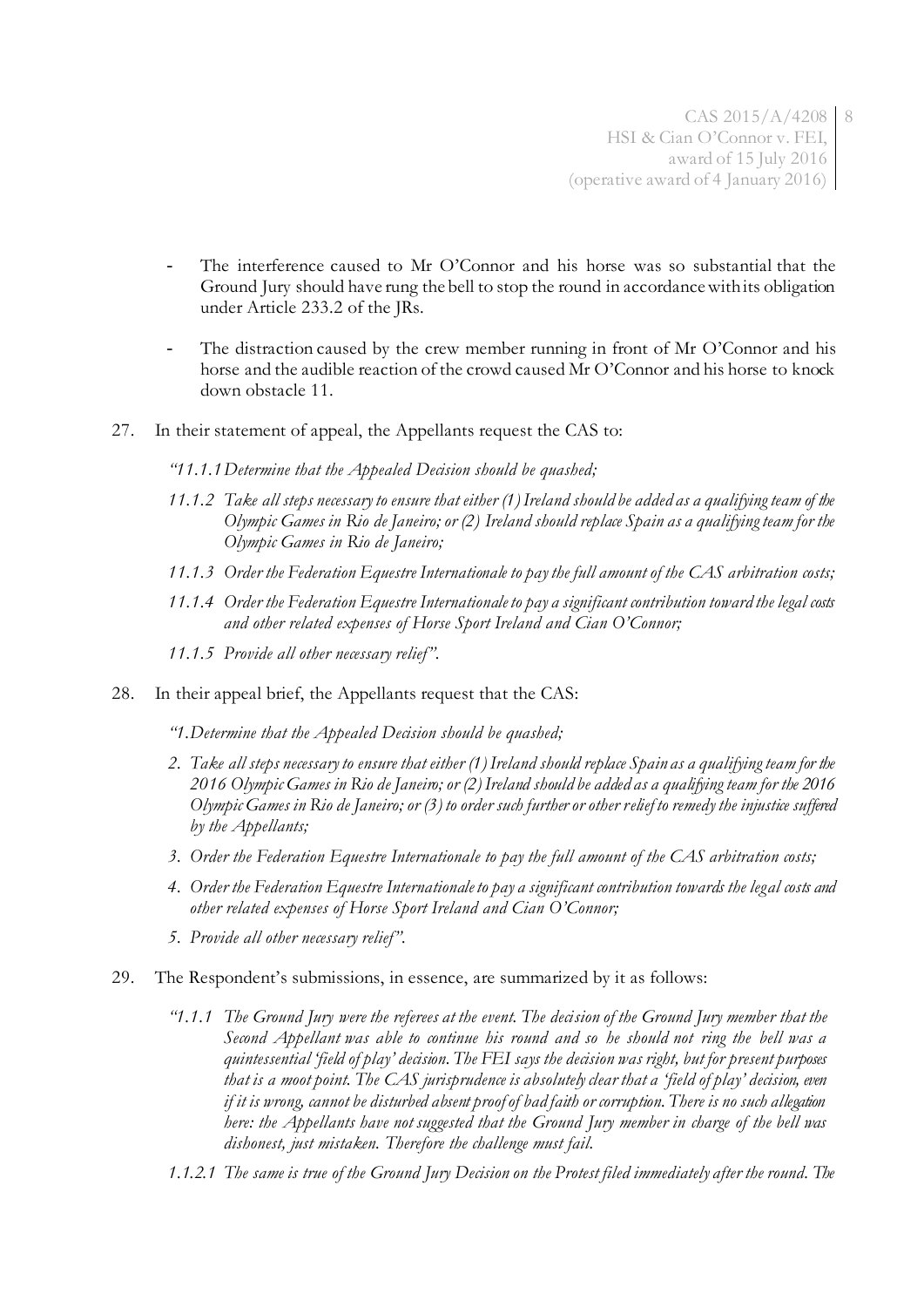*FEI maintains it was correct. But the CAS jurisprudence is clear that this decision also falls within the 'field of play' doctrine. Therefore, the only issue is whether it was in bad faith/corrupt, and that is not even alleged, let alone proven, so again the matter must fail.*

- *1.1.2.2 The same is also true of the Appeal Committee decision taken within hours of the Ground Jury Decision. Again the FEI maintains it was correct. But again the CAS jurisprudence is clear that this decision also falls within the 'field of play' doctrine. Therefore, the only issue is whether it was in bad faith/corrupt, and that is not even alleged, let alone proven, so again the challenge must fail.*
- *1.1.2.3 If the Second Appellant thought the bell should have been rung, he could have stopped the round himself. He also was given the opportunity to protest to the Ground Jury immediately after the race. And he was given a further opportunity to argue his case to the Appeal Committee after that, even though the rules did not really permit that appeal. That is enough. However sympathetic the Appellants' case may be, it is no different from (and in many cases far less extreme than) the many 'field of play' cases that have come before the CAS before and that the CAS has declined to disturb. Since (quite properly) no allegation is made of bad faith or corruption on the part of the FEI officials. that should be the end of the matter".*
- 30. The Respondent makes the following requests for relief, seeking the CAS:
	- *"7.1.1 to reject the Appellants' requests for relief in their entirety and to dismiss the Appeal in its entirety, so that the decisions of the Ground Jury and the Appeal Committee are left undisturbed;*
	- *7.1.2 in accordance with Article 64.5 of the CAS Code of Sports-related Arbitration, to order the Appellants to pay all of the costs incurred by the CAS and payable by the parties in these proceedings; and*
	- *7.1.3 in accordance with Article 64.5 of the CAS Code of Sports-related Arbitration, to order the Appellants to pay a contribution towards the legal costs that the FEI has incurred in these proceedings".*

#### **VI. JURISDICTION**

- 31. The Appellants appealed against the Appealed Decision by submitting a notice of appeal to the Respondent dated 2 September 2015, without prejudice to the Appellants' alternative argument that subject matter may be determined by the CAS, thereby exhausting the internal remedies available to them.
- 32. By letter dated 9 September 2015, the FEI proposed that the present dispute be submitted to the CAS, pursuant to Article 39.3 of the FEI Statutes. The letter provided, *inter alia*, as follows:

*"The FEI hereby confirms that it will agree to rely on article 39.3 of the FEI Statutes (which stipulates that "Provided both the FEI and the other party or parties agree, any dispute … may bypass the FEI Tribunal*  and be submitted directly to CAS and settled definitively by the CAS in accordance with the CAS Code of *Sports-related Arbitration") in order to bypass the FEI Tribunal and have the matter settled definitively by the CAS".*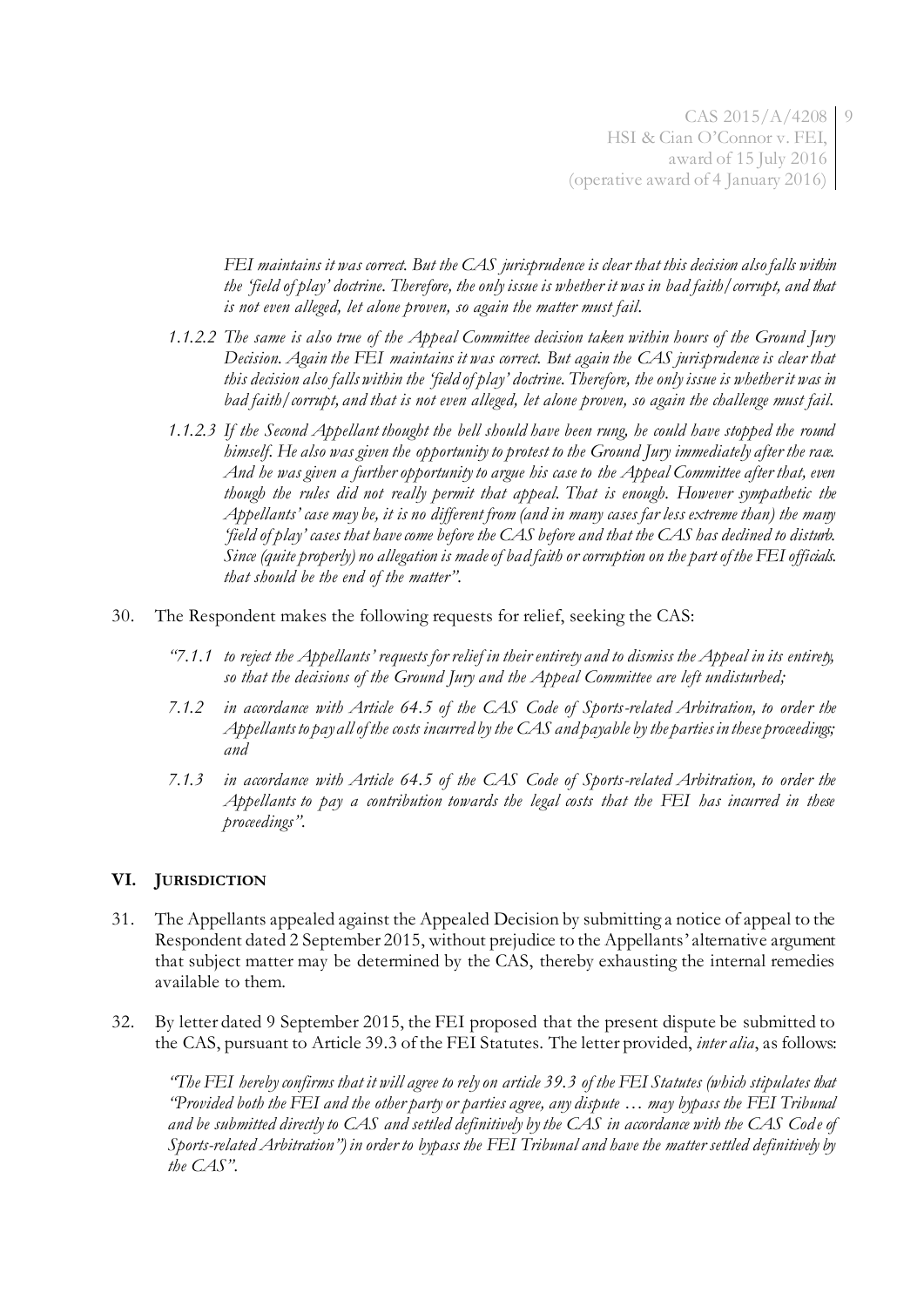- 33. This proposal was accepted by the Appellants.
- 34. In addition to the above acceptance of CAS jurisdiction by the Appellants and Respondent, the Appellants referred the Panel to further provisions in various documents that they believe are relevant to establishing jurisdiction in CAS:
	- a. Article 39.1 of the FEI Statutes, which provides, *"The Court of Arbitration for Sport (CAS) shall judge all Appeals properly submitted to it against Decisions of the FEI Tribunal, as provided in the Statutes and General Regulations"*;
	- b. Article 61 of the Olympic Charter; and
	- c. FEI Statutes Articles 38.1, 39.2, 159.6, 160.6, and 165.2.
- 35. The Panel need not address these additional citations in detail.
- 36. Article R47 of the Code provides that *"An appeal against the decision of a federation, association or sports-related body may be filed with the CAS if the statutes or regulations of the said body so provide or if the parties have concluded a specific arbitration agreement and if the Appellant has exhausted the legal remedies available to him prior to the appeal, in accordance with the statutes or regulations of that body" .*
- 37. The parties here have reached an agreement to arbitrate before the CAS.
- 38. The jurisdiction of the CAS is not contested by the Respondent, and is confirmed by the parties' respective signatures on the Order of Procedure and their conduct and participation in the proceedings without objection.
- 39. It follows, accordingly, that CAS has jurisdiction to decide on the present dispute.

#### **VII. ADMISSIBILITY**

- 40. Though they agree on the presence of CAS jurisdiction here, the parties differ over the admissibility of this appeal.
- 41. The Appellants are of the view that this appeal is admissible because it was otherwise timely filed and met all other procedural requirements in accordance with the relevant rules.
- 42. The FEI is of the view that this appeal is not admissible because it violates the field of play doctrine established in a long line of CAS cases.
- 43. The Panel will address this issue in its analysis on the merits as the Panel does not consider this issue to be one that is properly characterised as pertaining to admissibility. The relevant rules for filing the appeal have apparently been followed and it is a matter of proof for the parties to establish that the decision appealed from is either a field of play decision or is fraught with the elements required by the relevant cases to overturn a field of play decision, such as bias,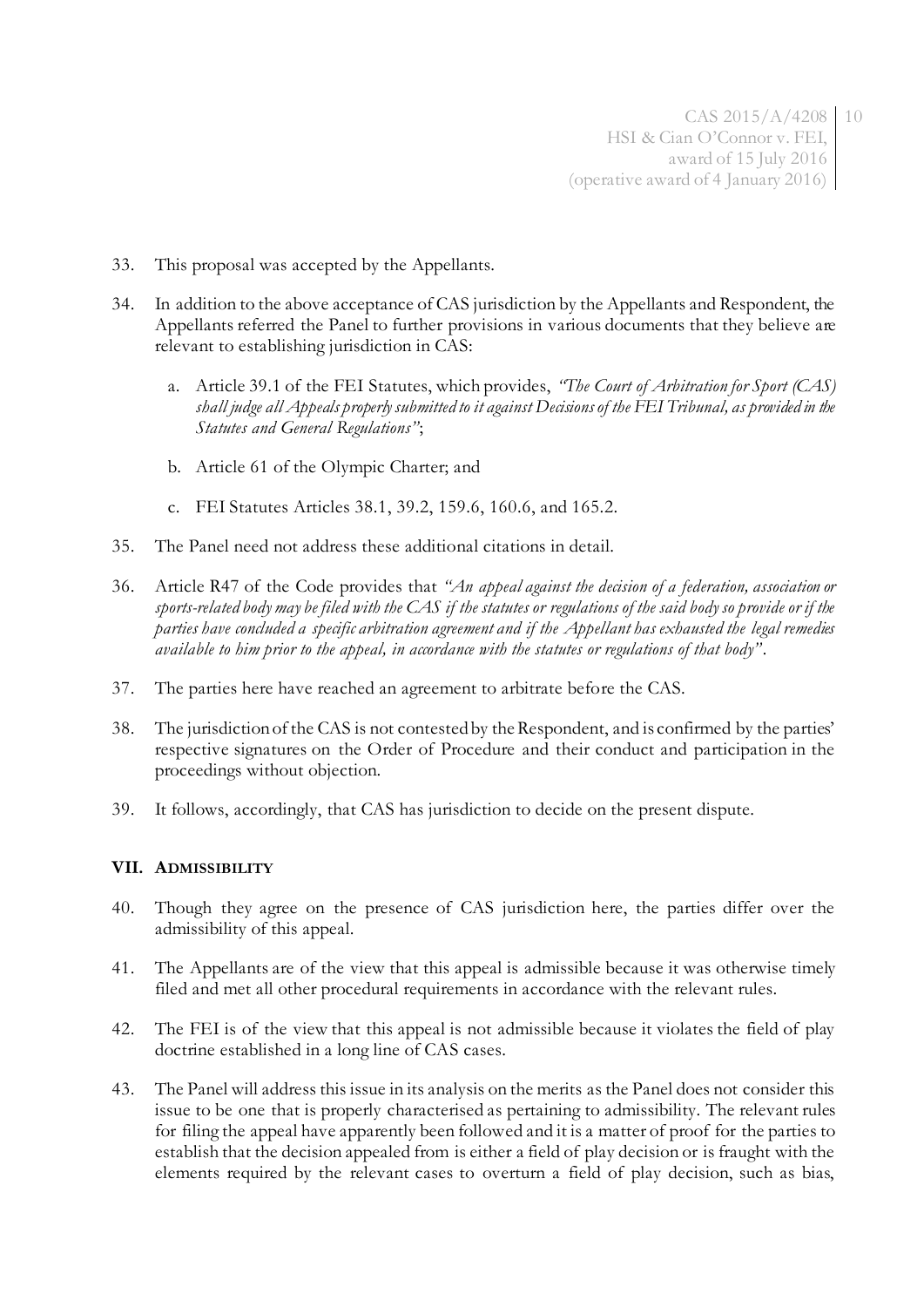prejudice, arbitrariness, malice, bad faith, corruption, etc., as more fully discussed below. Accordingly, the Panel determines that this appeal is admissible.

## **VIII. APPLICABLE LAW**

- 44. Pursuant to Article R58 of the Code, in an appeal arbitration procedure before the CAS, the *"Panel shall decide the dispute according to the applicable regulations and, subsidiarily, to the rules of law chosen by the parties or, in the absence of such a choice, according to the law of the country in which the federation, association or sports-related body which has issued the challenged decision is domiciled or according to the rules of law the Panel deems appropriate. In the latter case, the Panel shall give reasons for its decision"* .
- 45. The FEI is domiciled in Switzerland and the applicable law under which the Panel decides the present dispute is Swiss law.

## **IX. MERITS**

46. The CAS jurisprudence is clear that the rules of game define how a game must be played, and who should adjudicate upon the rules, and that:

*"The referee's bona fide exercise of judgment or discretion … is beyond challenge otherwise than in so far as the rules of the game themselves provide. … This is a fundamental element in sports law, most fully elucidated in the jurisprudence of the CAS".*

BELOFF/BELOFF, *"The Field of Play"*, Halsbury Laws of England, Centenary Essays, page 148, citing CAS cases.

- 47. There are strong sporting-based principles underlying this doctrine, including the need for finality and to ensure the authority of the referee and match officials. Moreover, it is widely recognised that such decisions are *"best left to field officials, who are specifically trained to officiate the particular sport and are best placed, being on-site, to settle any question relating to it"*, and that in most cases there is no way to know what would have happened if the decision had gone another way. Other factors that support such an approach include the arbitrators' lack of technical expertise, the inevitable element of subjectivity, the need to avoid constant interruption of competitions, the opening of floodgates, and the difficulties of rewriting records and results after the fact. *See, e.g.*, CAS 2004/A/704, paras 3.13, 4.8, 4.10; CAS 2008/A/1641, at para 25 (where the Panel stated that it was *"not prepared to interfere with the application of the rules governing the play of the particular game, which is best left to field officials, who are specifically trained to officiate the particular sport and are best placed, being on-site, to settle any question relating to it"*); CAS 2010/A/2090, at para 44 (stating, *"It is not for the CAS with its limited role … to question decisions of fact (e.g. what was the nature of the obstruction caused, or judgement, what was unsportsmanlike behaviour) …")*.
- 48. In fact, this principle of respecting field of play decisions is one of the defining characteristics of the *lex sportiva*, as a sport specific rule that guides much of sports competition at a fundamental level. Applying this principle is important and disturbing it risks an undermining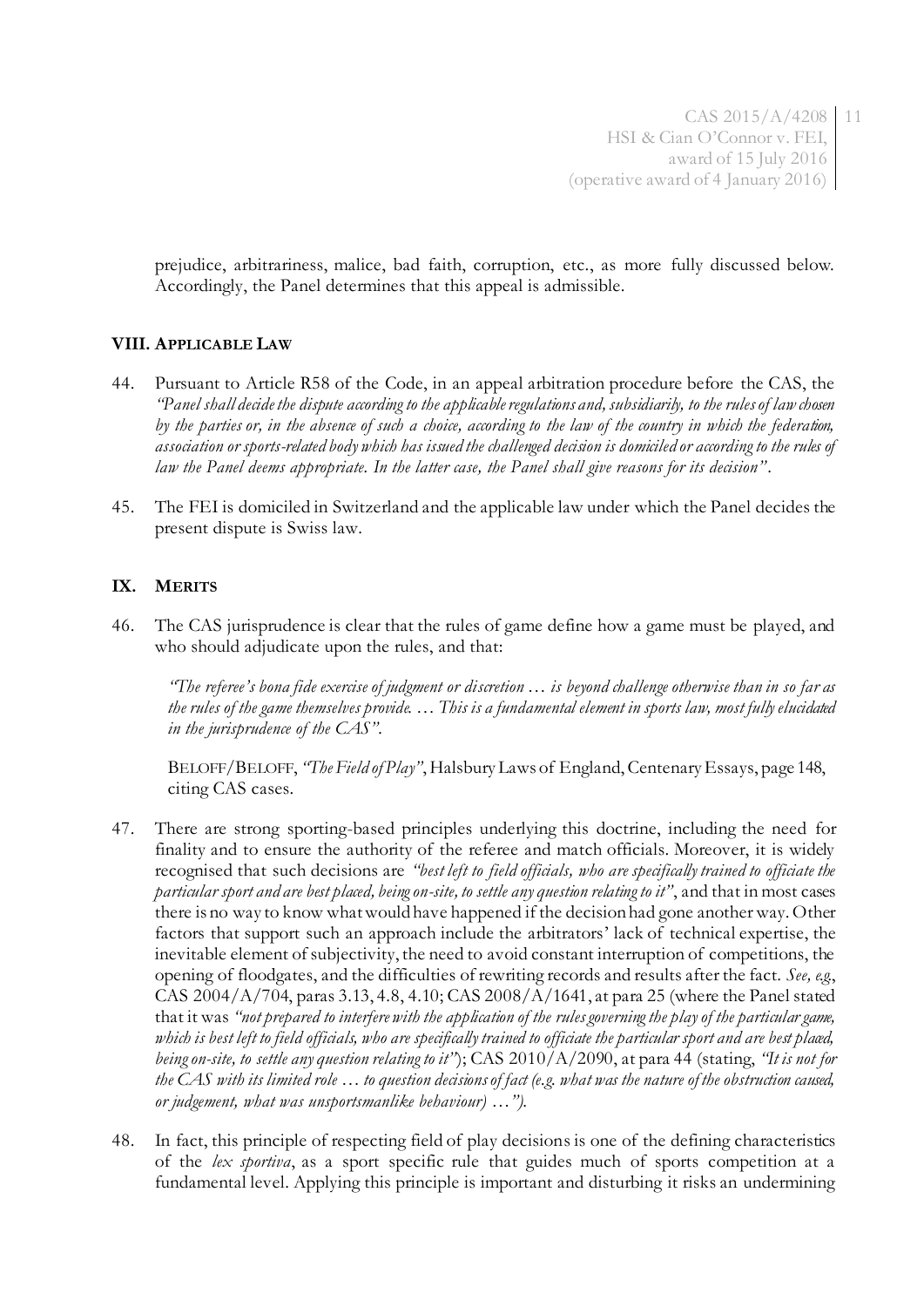of the fundamental fabric of the law of sport, opening the door to a more general review by adjudicators of matters that have long been considered as relating to the field of play.

- 49. For example, in CAS 2004/A/704, the CAS panel held that the participants are entitled to have referees make honest decisions, but not necessarily correct ones. The CAS panel noted that this was partly because no one could predict how the event would have played out if the referee had not made that decision. The panel stated: *"In short Courts may interfere only if an official's field of play decision is tainted by fraud or arbitrariness or corruption; otherwise although a Court may have jurisdiction it will abstain as a matter of policy from exercising it"* (CAS 2004/A/704, para 3.17; *See also*, CAS  $2008/A/1641$ , at para 37; CAS OG 02/007, at para 16). The panel therefore declined to interfere in a "field of play" decision, even though the judges later admitted the decision was wrong. It was clear: *"… there is no evidence of prejudice against the Appellant or preference for the athlete who was awarded the gold medal. There are therefore no grounds permitting the Panel to review the decision of the Jury of Appeal. The Appellant has not established that the decision of the Jury of Appeal was tainted by bad faith or arbitrariness"*.
- 50. In this case, assuming *arguendo* that the Appellants are correct that the Ground Jury member should have rung the bell and stopped the ride before the Second Appellant and his horse tried to jump obstacle 11, thereby stopping the clock, requiring the Second Appellant and the horse to stop, and then restarting the round and jumping obstacle 11, it is not possible to know with any degree of certainty how the round would have been completed. The horse and rider might have jumped a clear round – as the evidence before us appears to indicate would have been the most likely outcome – but it cannot be excluded that, disturbed by the interruption, they may have knocked over any one or even all of the remaining obstacles, or completed the course in a much slower time. In such circumstances, arbitrators find themselves in a situation of manifest difficulty and uncertainty.
- 51. Moreover, as noted above, the established field of play doctrine permits review of "field of play" decisions *"in so far as the rules of the game themselves provide"*.If the rules do not provide for any review after the event or match has finished, then the CAS is directed to respect such a silence and draw the necessary consequences. In CPC v IPC, the CAS panel held that, where the rules of the game make the starter the sole judge of whether a race should be stopped for collision, whether he stops the race is entirely a matter for him, and cannot be reviewed by anyone else, regardless of the merits of that decision (CAS  $2000/A/305$ , at para 5).
- 52. But even if the rules do provide for the possibility of review of the decision *"immediately after, or even proximate to the competition"* after the match, the CAS has been clear that *"prima facie the same doctrine applies"* (CAS 2010/A/2090, at paras 35(6) and 38). In CAS 2010/A/2090 the CAS determined that: *"The Competition Jury makes what are quintessentially field of play decisions. If there were no internal mechanism for appeal, but an appeal was direct to CAS, CAS would not interfere other than if bias or other equivalent mischief or error of law were identified. The Appeals Commission (again on the same hypothesis that an appeal from its decision was direct to CAS) would enjoy the same qualified immunity from CAS review. Appeals to the Commission are at large: it determines appeals proximately to the competition. Its decisions could therefore be classified as field of play decisions"*. That has to be right, or else the postmatch review provided for in the rules would lead to a complete end run around the 'field of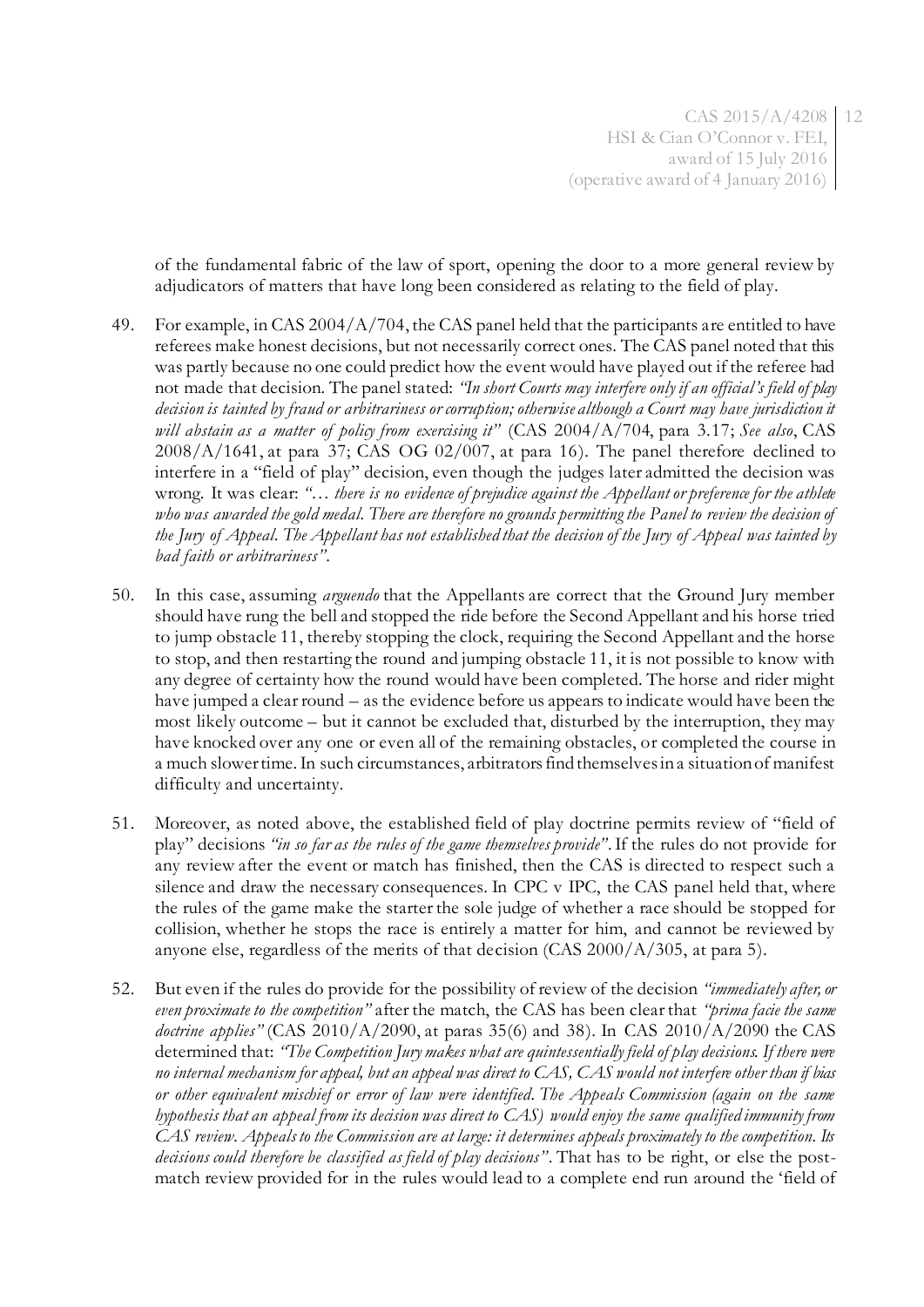play' doctrine, frustrating all of the public interest and other objectives that underlie it. It would have the most undesirable result that sports bodies would be forced to write out of their rule books any mechanism for post-match review of the original match official's decision, to ensure that the *"qualified immunity"* his or her decision enjoys was maintained.

- 53. So, for example, in CAS 2004/A/727, a spectator ran out onto the course of the marathon at the Athens 2004 Olympic Games and attacked and pushed the leader into spectators. The leader resumed racing but was later overtaken and only won bronze. After the race, he filed an appeal with the referee, stating that the spectator's interference had cost him the gold medal and that therefore he should be awarded gold. The referee referred the appeal to the Jury of Appeal. They reviewed the video and the times of the finishers. While they expressed sympathy, their decision was that the result could not be changed. The CAS panel was clear that it was the decision of the Jury of Appeal that it was reviewing, and was also clear that that was a "field of play" decision for purposes of application of the doctrine. It further stated: *"Before a CAS Panel will review a field of play decision, there must be evidence of bad faith or arbitrariness. In other words, the Appellant must demonstrate evidence of preference for, or prejudice against, a particular team or individual"*. Since there was no such allegation in that case, there was no basis to interfere (CAS 2004/A/727, at paras 10 and 11).
- 54. This decision is of obvious relevance to this case. Immediately after Mr O'Connor's round the full Ground Jury heard the Appellants' Protest against the failure to ring the bell and interrupt the ride before the 11<sup>th</sup> obstacle, and (when the Ground Jury decided not to uphold the Protest) the Appeal Committee, which was also present at the venue, immediately heard an appeal against that decision. The FIS Competition Jury is equivalent to the FEI Ground Jury, and the FIS Appeals Commission is equivalent to the FEI Appeal Committee, the bodies discussed in CAS 2010/A/2090. For the reasons set out above, it is clear that their decisions too *"enjoy the same qualified immunity from CAS review"* as the original decision of the Ground Jury member not to ring the bell when the incident occurred; in other words, they can be reviewed where it is proven, for example, that a decision was made in bad faith, prejudice or corruption, or some other analogous situation, rather than on the merits of the decision itself, made in exercise of a judgment not tainted by such considerations.
- 55. The CAS has also been clear that the references in its awards to permitting a challenge to a 'field of play' decision on grounds of 'arbitrariness' does not allow a review on the merits.
- 56. To the contrary, in CAS OG 02/007, the Panel stated: *"The jurisprudence of CAS in regard to the issue raised by this application is clear, although the language used to explain that jurisprudence is not always consistent and can be confusing. Thus, different phrases, such as "arbitrary", "bad faith", "breach of duty", "malicious intent", "committed a wrong" and "other actionable wrongs" are used, apparently interchangeably, to express the same test (M. v/AIBA, CAS OG 96/006 and Segura v/IAAF, CAS OG 00/013). In the Panel's view, each of those phrases means more than the decision is wrong or one that no sensible person could have reached. If it were otherwise, every field of play decision would be open to review on its merits. Before a CAS Panel will review a field of play decision, there must be evidence, which generally must be direct evidence of bad faith. If viewed in this light, each of those phrases mean there must be some evidence of preference for, or prejudice against, a particular team or individual"*.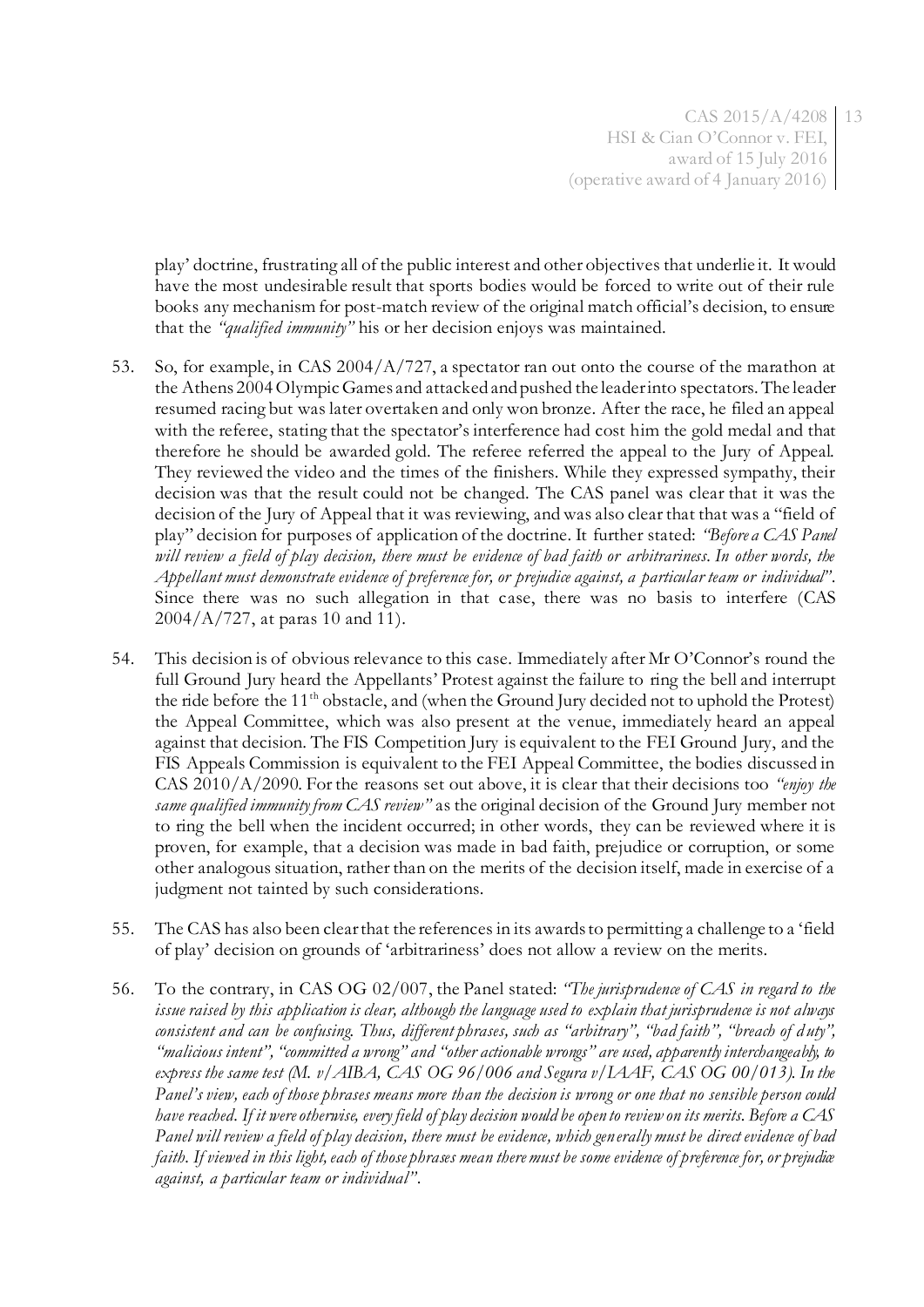- 57. This ruling was followed in CAS 2004/A/704, CAS 2004/A/727 and CAS 2008/A/1641, where the CAS panel confirmed that whether the accusation is one of bad faith or arbitrariness, *"the Appellant must demonstrate evidence of preference for, or prejudice against, a particular team or individual"* before an official's "field of play" decision can be disturbed.
- 58. This principle is important to this case, since the Appellants suggest that the decisions under challenge in this case were arbitrary. They do not, however, allege or demonstrate bad faith, or a *"preference for, or prejudice against, a particular team or individual"*. As a result, their challenge faces an insurmountable obstacle, having regard to the principles identified above, and the practice of the CAS.
- 59. The FEI maintains that the decision of the Ground Jury member manning the bell not to ring the bell to stop the ride when the incident occurred was entirely correct (though it is explained below why this contention is irrelevant to the Panel's decision anyway).
- 60. Under Article 233.1 of the JRs, he or she should ring the bell *"in the event of an Athlete not being able to continue his round for any reason or unforeseen circumstance"* (for example, if the wind had blown down an obstacle (or part of an obstacle) further down the course without there being sufficient time to rebuild it before a rider reached the obstacle). Here, however, the Ground Jury member noted that *"it was some way before the next jump and the horse was not committed to a jump yet"*. The Ground Jury member's decision not to invoke Article 233.1 of the JRs to ring the bell in those circumstances was a matter within his discretion, and there is no evidence before the Panel to show that it was made in bad faith or prejudice, or that it was arbitrary.
- 61. The Appeal Committee noted: *"As the athlete continued his round the GJ saw no reason to stop him by ringing the bell"*. Under Article 233.3 of the JRs, in the absence of a signal on the part of the Second Appellant that he was unable to continue his round under normal circumstances, the Ground Jury member in question was entitled to decide not to ring the bell, even if another individual might, faced with a similar situation, have taken a different decision. Such is the essence of a 'field of play' decision.
- 62. The fact that the Ground Jury later said that they would not have penalised the Second Appellant if he had chosen to stop the round – a right he could have exercised but decided against, for reasons that were entirely plausible - does not make wrong and reviewable the decision not to ring the bell and direct him to stop. In the judgment of the Ground Jury member ringing the bell, the Second Appellant appeared to be able to continue, and this was why the bell was not rung. The rules allow the rider to stop if he thinks otherwise, and the Ground Jury can respect that if they think he genuinely and reasonably believed he could not continue, but that does not make the Ground Jury member's contrary view arbitrary or wrong for a reason that is reviewable having regard to the applicable principles and rules. Indeed, if the Ground Jury member had rung and stopped the round and then, when the Second Appellant started again, he had knocked down obstacle 11, he might well have complained that the Ground Jury member had caused him to do so by stopping him midway through.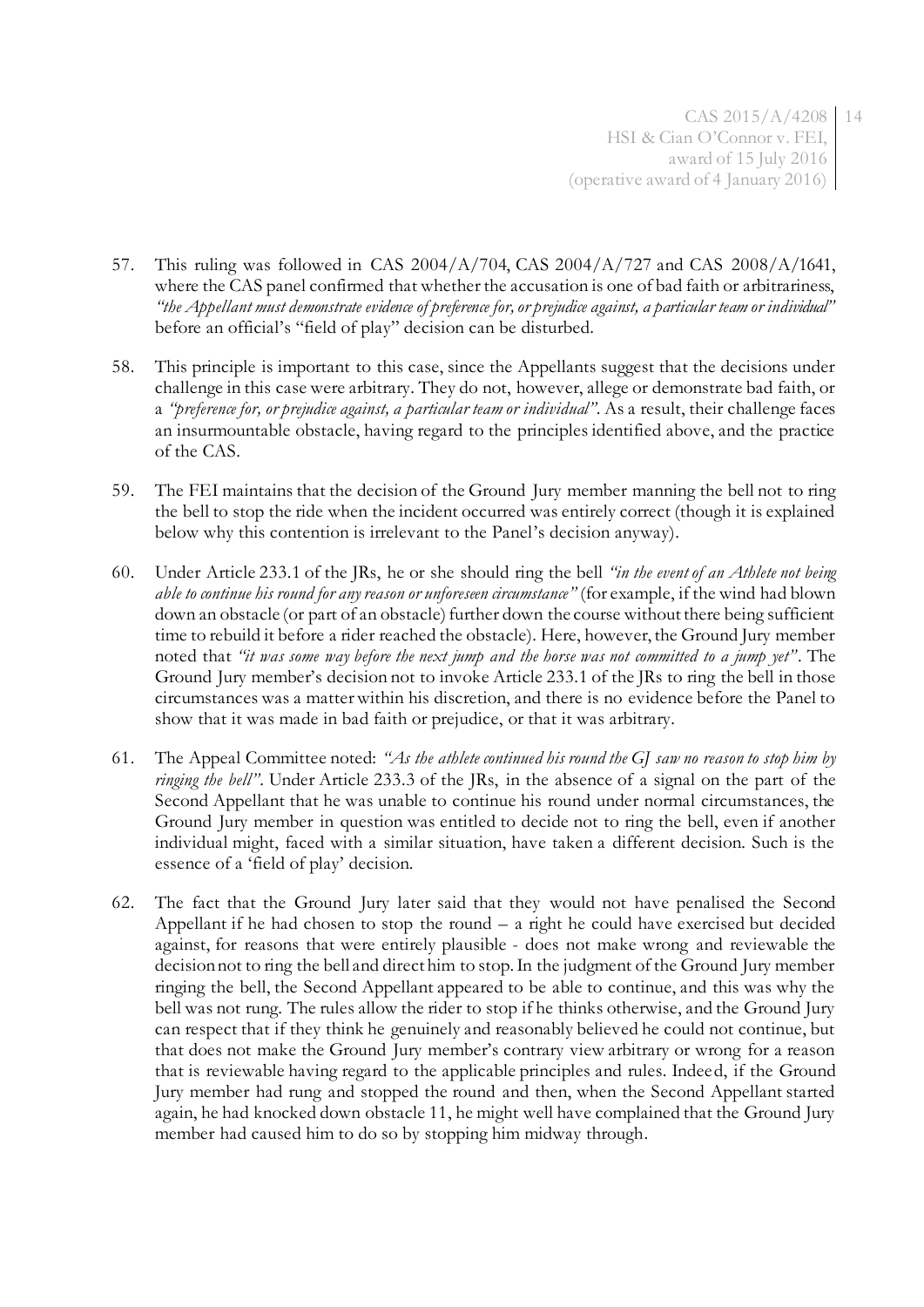- 63. But all of these arguments about whether the Ground Jury member's decision not to ring the bell and stop the round was correct are irrelevant, because that decision was a "field of play" decision. That means the Appellants' arguments that the decision was wrong, or even that it was irrational (*i.e.*, a decision that no reasonable person could have reached), are irrelevant. Instead, the only basis on which that decision could be interfered with would be if there was *"evidence, which generally must be direct evidence, of bad faith. … [T]here must be some evidence of preference for, or prejudice against, a particular team or individual"*, as established in the CAS cases cited above. That is not even alleged here, let alone proven. Accordingly, the challenge to that decision must be rejected, even if the circumstances of this unhappy episode evoke a strong sympathy on the part of the Panel for Mr O'Connor and for Horse Sport Ireland.
- 64. The suggestion that the Ground Jury Decision was *ultra vires* because it *"purported to rule on the legitimacy of its own omission to act in accordance with Article 233"* (*i.e.*, by ringing the bell to stop the round) is incorrect both as a matter of fact and law.
- 65. As a matter of fact, the Appellants' assertion that, *"The people hearing the appeal were the same people who were charged with ringing the bell during the round"* is wrong. The decision to ring the bell is not a joint decision made at the relevant point in time by all members of the Ground Jury. Rather, the JRs make it clear that only one member of the Ground Jury is charged with the responsibility for ringing the bell. Given that a decision on whether or not to ring the bell must be made in a very short space of time, no more than a few seconds, it makes sense that the decision is left to one person as it would simply not be practical for all Ground Jury members to consult among themselves each time that the requirement to take such a decision arose. Therefore, there were now four other Ground Jury members reviewing that decision afresh. In this regard, *see* CAS 2010/A/2090, at para 41 (*"it is the nature of sports competitions that decisions have to be made quickly. In particular, the jury on site is under high time pressure. It can be expected the jury works as carefully as possible and that hearings are conducted seriously. On the other hand, the requirement regarding the right to be heard cannot be set too high. The Court cannot expect perfection from the Jury. If a party cannot bring in the relevant arguments, an appeal to the Appeals' Commission may bring relie*f*"*).
- 66. As a matter of law, there is no general requirement that there be a mechanism for review of a match official's field of play decision after a sporting event. In the present case, however, the rules expressly provided for the review to be done by the Ground Jury, and did not exclude any member from being involved in that review. We have not been directed to any compelling arguments as to why, if such a review takes place, the relevant individual match official may not be a member of the reviewing body where that is what the rules provide.
- 67. The Appellants' allegation that the Ground Jury ignored their request to review the video evidence prior to giving its decision is factually incorrect. Under Article 200.5 of the JRs, it was at the Ground Jury's discretion whether or not to grant that request, but the fact is that, although their preliminary view was that there was no basis for the Protest, they did review the video evidence before coming to a final decision. As the Protest requested that the Ground Jury view the video, the President of the Ground Jury agreed to do so, together with the other members of the Ground Jury, prior to giving a final decision. Their final decision makes it clear that they considered the video footage, and that having viewed it they *"did not see anything to alter the result"*.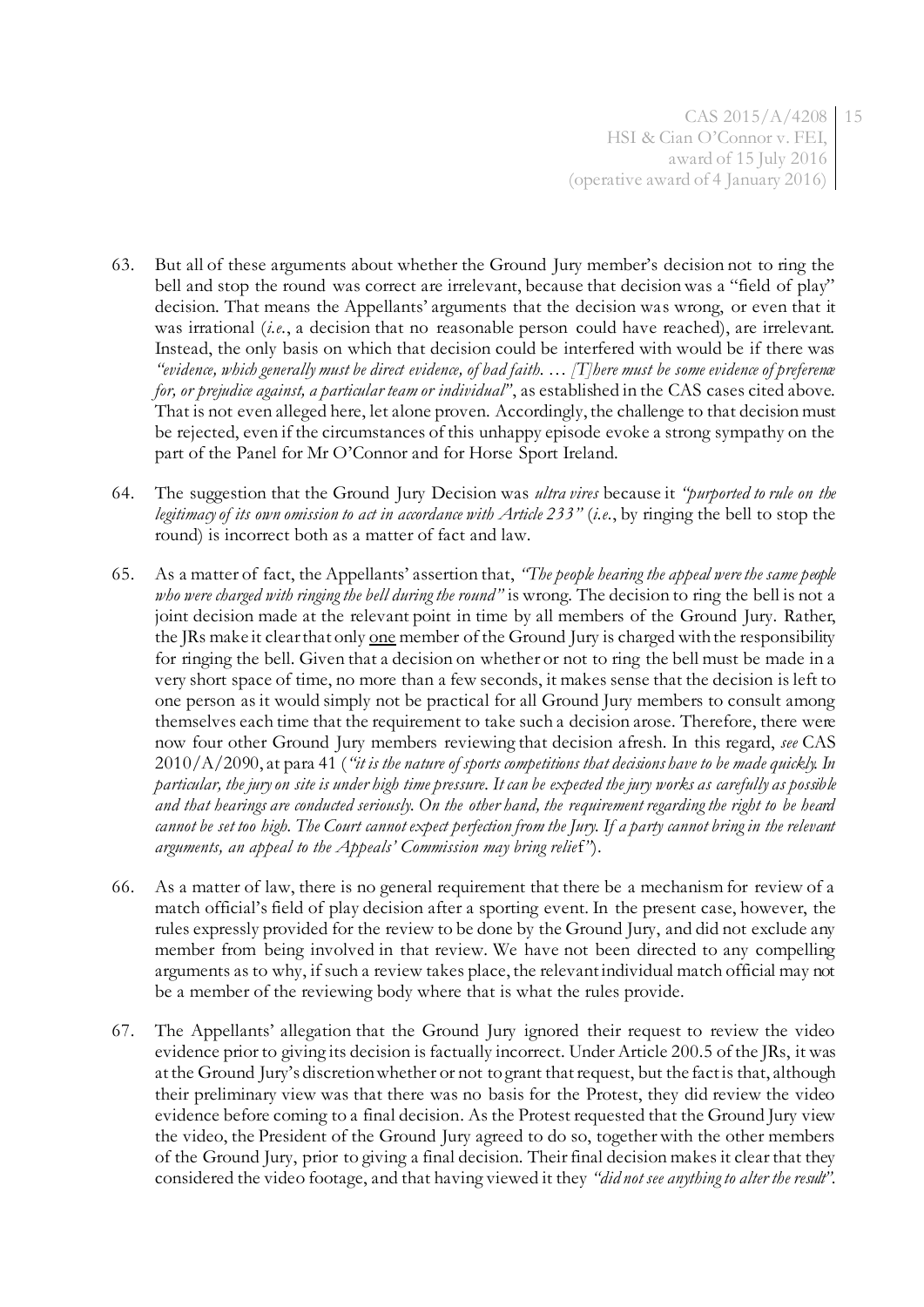The Appellants are correct that the video was viewed by the Ground Jury without sound and so they did not hear the crowd reaction to the incident, but the Ground Jury members witnessed the relevant incident "live" and percipiently, and so could take the crowd reaction into account from their own experience and memory, to the extent they considered it relevant (and in any case, with or without sound it would have been obvious that horse and rider had been distracted and no sound was needed to judge their reaction from the video).

- 68. These arguments, however, are all moot, because the Ground Jury Decision on the Protest is itself a field of play decision that *"enjoy[s] the same qualified immunity from CAS review"* as the original decision by the Ground Jury member not to stop the round.
- 69. The Appellants also argue that the Appeal Committee Decision was *"tainted with the same errors committed by the Ground Jury in that it failed to take proper account of Article 233.1"*. To the contrary, the Appeal Committee specifically noted that the Ground Jury member decided not to invoke Article 233.1 to ring the bell because *"the incident occurred quite a distance from obstacle 11" and that "the Athlete himself had the possibility to stop"*. Therefore, it is clear that the Appeal Committee did take into account Article 233 of the JRs. And we have already noted above that it was applied correctly in this case.
- 70. Whether or not the Appeal Committee's decision was correct is moot because that decision, made at the venue on the night of the incident in question, immediately after the Ground Jury had rejected the Protest, *"enjoy[s] the same qualified immunity from CAS review"* as the original decision by the Ground Jury member not to ring the bell. And therefore, in the absence of any allegation, or evidence of bad faith or corruption on the part of the Appeal Committee, the challenge to the Appeal Committee's decision must fail.
- 71. Accordingly, the Panel finds that the field of play doctrine is applicable to the facts before it, that it prevails, and that accordingly the Appellants' appeal is to be dismissed in its entirety. The Panel does not make this determination lightly. It is acutely conscious of the impact this decision will have on the career of Mr O'Connor and on the Irish team in depriving them of participation in the 2016 Olympic Games, in circumstances in which it appears that the event organisers may have been at fault in allowing a crew member to enter the course at such an inopportune and unfortunate moment. It is more than an understatement to record that the Panel is highly sympathetic to the circumstances in which Mr O'Connor found himself, faced with the unfortunate situation in which a crew member put himself in a place he should not have been. Nevertheless, as highly professional sportsman Mr O'Connor acknowledged that he was conscious at the moment of the incident of the rule allowing him to raise his hand to signal to stop the round where there was a disturbance just like this one. He told the Panel that he had been trained from a young age not to stop but always to carry on with the round, a sporting instinct that the Panel considers to be both highly professional and admirable. That was his decision and not the fault of the FEI here, and the FEI Ground Jury member charged with ringing the bell had discretion under the rules to make the call to not ring the bell based on what he observed. Under well-established legal principles governing field of play cases as set forth more fully above, the Panel finds itself in circumstances in which it cannot disturb that decision,